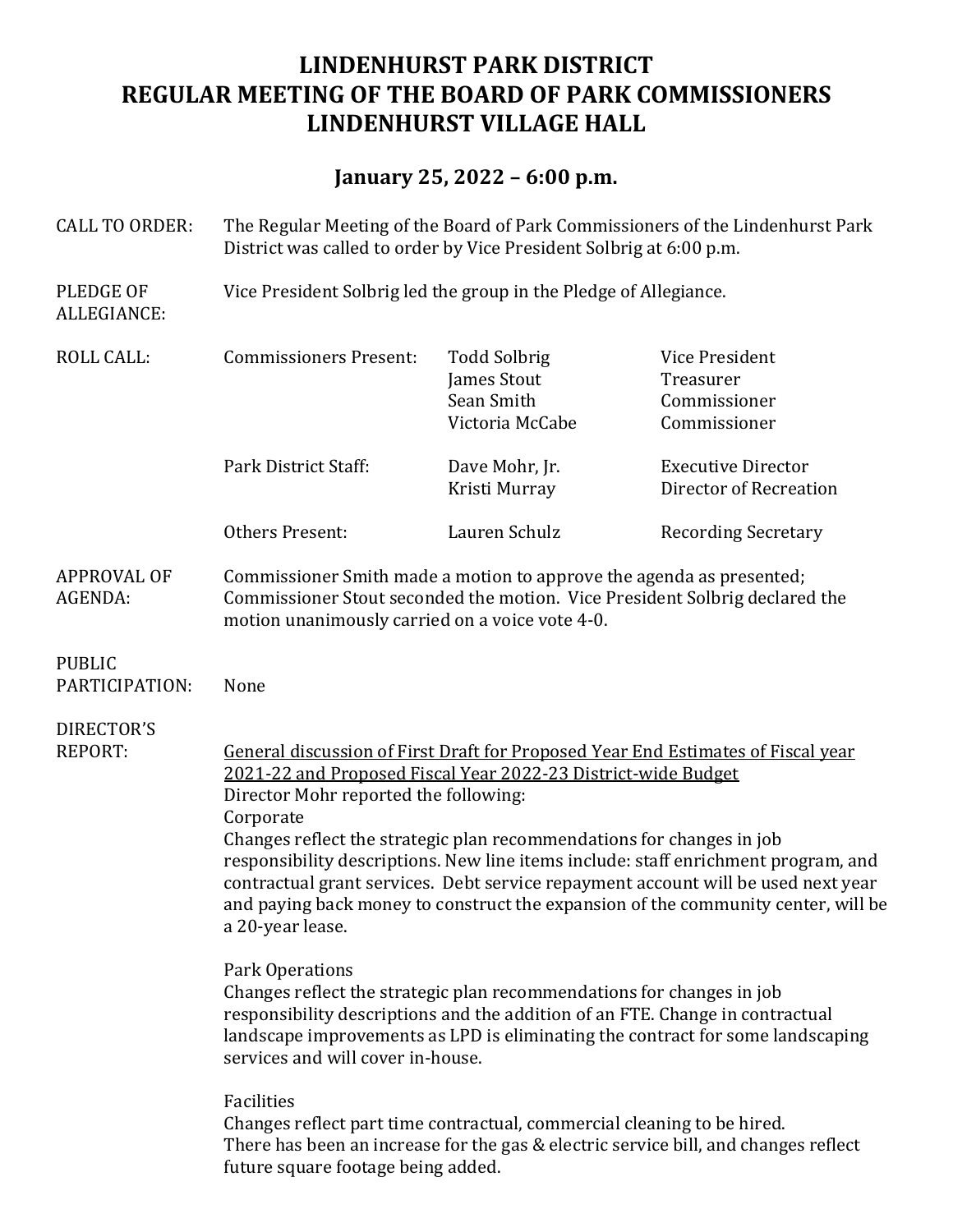**Fleet Operations** Potential plans to purchase a new small vehicle for parks department.

Recreation Fund

Changes reflect the addition of one revenue account with separate resident/nonresident fess combined. Sponsorships and donations accounts will be combined. Addition of a new, resident scholarship program; official fund that will have a quarterly cap. Changes to program guide delivery, as LPD no longer printing. Increase to reflect computers and servers to be replaced.

## Rentals

Changes reflect the beach  $\&$  spray park updates to increase rental usage.

Special Events Changes reflect Live Music in the Parks managed by LPD.

Preschool Changes reflect increased preschool fees and salaries, continuing fundraisers, and plans to start field trips again.

### Athletics and Fitness

Changes reflect the following: resident and non-resident fees have been combined, there is now an in-house league account which requires staffing to change. Supplies & materials will increase to reflect equipment needing to be replaced  $\&$ repaired.

Before & After Program

Changes reflect the following: the bus contract was eliminated and LPD expects field trips to start again.

**Active Adults** No major changes reflected.

### In House Youth Leagues

Changes reflect upcoming leagues and the addition of any new leagues. The soccer scholarship has been deleted. There is an increase for contractual services and background checks to be completed.

Summer Camp/ Camp Exploration Changes reflect a 3% increase to fees.

Dance Changes reflect an increase for upcoming costume expenses.

Audit account LPD is in the  $3<sup>rd</sup>$  year of a 3-year contract.

Special Recreation Changes reflect capitol expenses, potential purchase of 15-passenger bus.